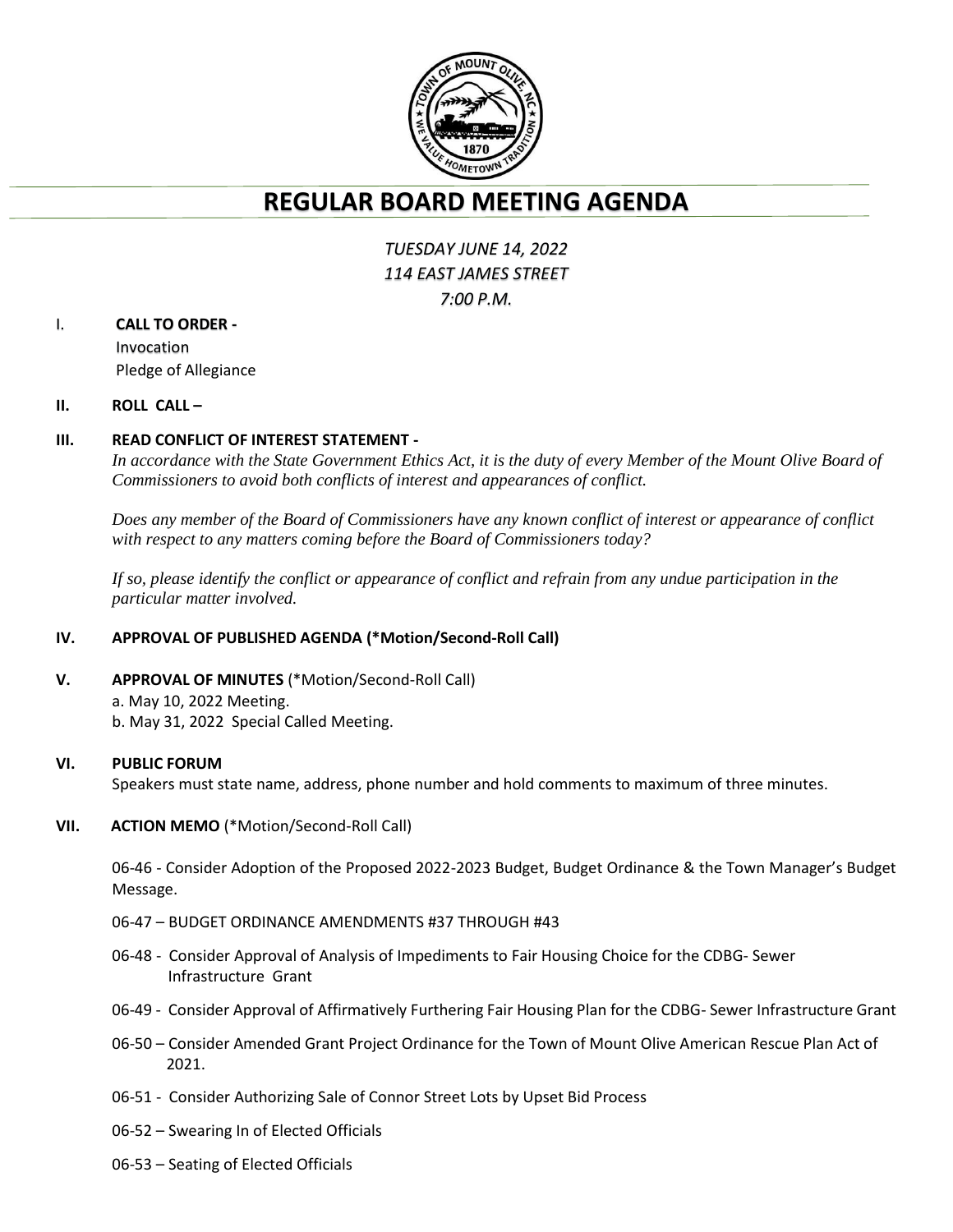06-54 – Selection of Mayor Pro-Tempore

#### 06-55 – Swearing in of Mayor Pro-Tempore

#### **BUDGET ORDINANCE AMENDMENT #37**

BE IT ORDAINED by the Board of Commissioners of the Town of Mount Olive, North Carolina, that the following amendment be made to the Budget Ordinance for the fiscal year ending June 30, 2022:

#### Section I. Allocation of Town Manager Department Employee Wages to Water and Sewer

- A. Revenue
- B. Expenditure

| Salaries and Wages              | 30-8200-0200 | S   | 23,800.00  |
|---------------------------------|--------------|-----|------------|
| <b>FICA</b>                     | 30-8200-0500 | \$  | 1,800.00   |
| Health Insurance                | 30-8200-0600 | \$  | 3,300.00   |
| Retirement                      | 30-8200-0700 | \$  | 2,700.00   |
| Dental Insurance                | 30-8200-0801 | \$  | 100.00     |
| 401(k)                          | 30-8200-0900 | \$  | 1,000.00   |
| <b>Transfer to General Fund</b> | 30-6600-8300 | l\$ | 32,700.00) |

#### Section II. Explanation

1. This budget amendment properly allocates a portion of the Town Manager Department salaries to the Water and Sewer Fund. When reviewing all of the duties of the Town Manager Department staff it has been determined that amounts should be allocated to properly show expenditures for time spent on Water and Sewer.

#### **BUDGET ORDINANCE AMENDMENT #38**

BE IT ORDAINED by the Board of Commissioners of the Town of Mount Olive, North Carolina, that the following amendment be made to the Budget Ordinance for the fiscal year ending June 30, 2022:

Section I. Correct Budgeting for General Fund Revenues and Expenditures

A. Revenue

| Ad Valorem Prior Year         | 10-3010-2000 | \$. | 3,000.00  |
|-------------------------------|--------------|-----|-----------|
| Ad Valorem Current Year       | 10-3010-2100 |     | 22,600.00 |
| <b>Rental Vehicle Tax</b>     | 10-3030-0100 |     | 300.00    |
| Penalties & Interest on Taxes | 10-3170-0000 |     | 1,000.00  |
| <b>Business Registrations</b> | 10-3200-0000 |     | 200.00    |
| Interest Earned               | 10-3290-0000 |     | 300.00    |
| Beer & Wine Excise Tax        | 10-3410-0000 |     | 16,700.00 |
| Court Cost                    | 10-3510-0000 |     | 500.00    |
| <b>Permits</b>                | 10-3550-0000 |     | 1,500.00  |
| Sale of Cemetery Lots         | 10-3610-0000 |     | 5,800.00  |
| Cemetery Fees                 | 10-3970-1900 |     | 3,000.00  |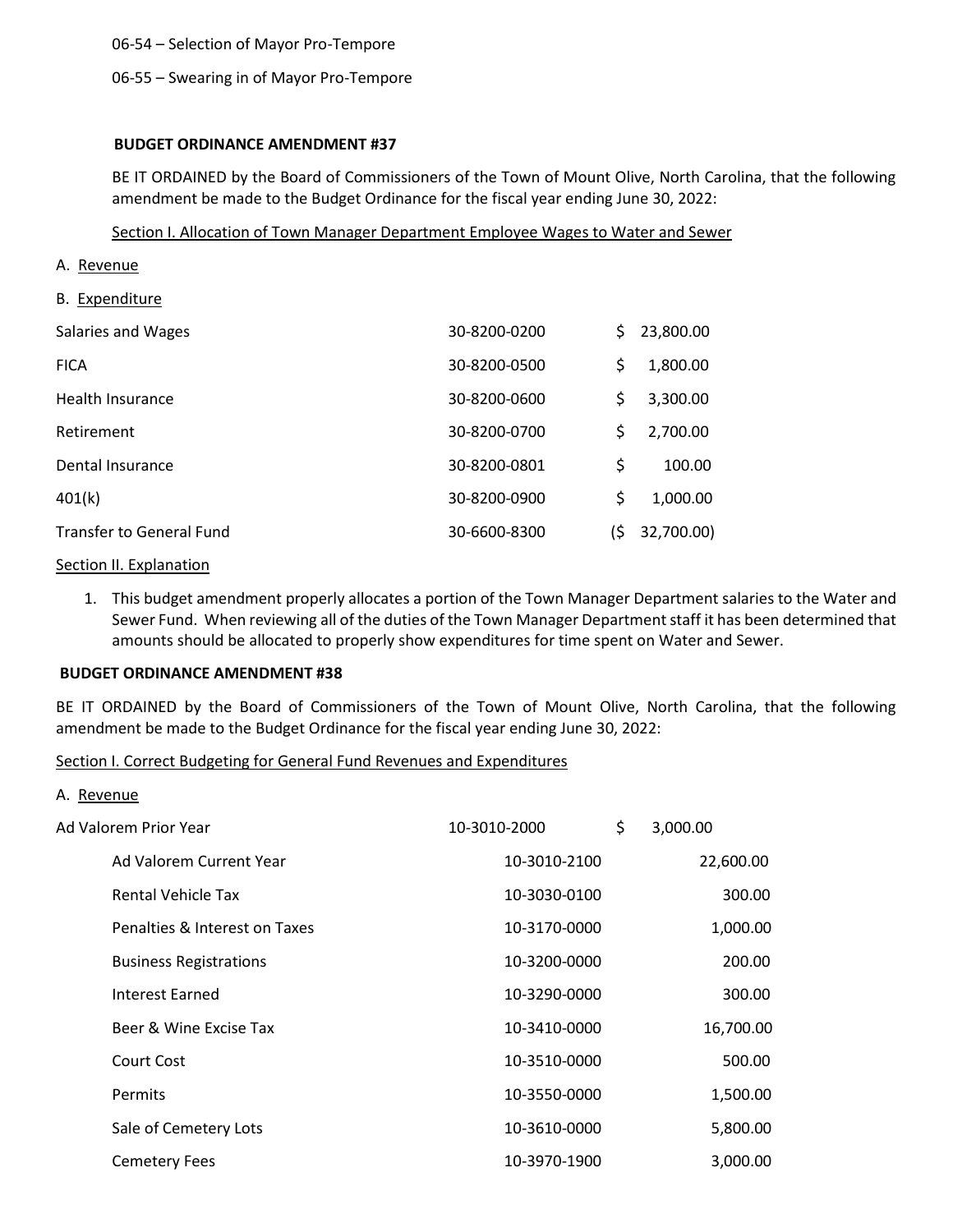| D. <b>LAPCHUILUI</b> L         |              |           |
|--------------------------------|--------------|-----------|
| Salaries & Wages               | 10-4150-0200 | 9,500.00  |
| <b>Department Supplies</b>     | 10-4150-3300 | 1,000.00  |
| <b>Contracted Services</b>     | 10-4150-4500 | 600.00    |
| VC <sub>3</sub>                | 10-4150-4800 | 1,400.00  |
| Overtime                       | 10-4510-0100 | 5,000.00  |
| Salaries & Wages               | 10-4510-0200 | 12,000.00 |
| <b>FICA</b>                    | 10-4510-0500 | 2,000.00  |
| Dental Insurance               | 10-4510-0801 | 1,100.00  |
| Maintenance & Repair Equipment | 10-4150-1600 | 1,900.00  |
| Gas                            | 10-4510-3101 | 7,500.00  |
| Uniforms                       | 10-4510-3600 | 1,000.00  |
| Salaries & Wages               | 10-5300-0200 | 1,000.00  |
| <b>FICA</b>                    | 10-5300-0500 | 500.00    |
| Health Insurance               | 10-5300-0600 | 300.00    |
| Salaries Overtime              | 10-6200-0100 | 3,500.00  |
| Telephone & Postage            | 10-6200-1100 | 300.00    |
| Uniforms                       | 10-6200-3600 | 300.00    |
| <b>Contract Labor</b>          | 10-6200-4500 | 2,500.00  |
| <b>Contracted Services</b>     | 10-9200-4500 | 3,500.00  |
|                                |              |           |

#### Section II. Explanation

B. Expenditure

1. This budget amendment increases budgeted revenues for the excess revenues deposited in the fiscal year above budgeted amounts. This is offset by an increase in expenditures for the Public Works department wages that were under budgeted as well as other under budgeted expenditures in the General Fund.

#### **BUDGET ORDINANCE AMENDMENT #39**

BE IT ORDAINED by the Board of Commissioners of the Town of Mount Olive, North Carolina, that the following amendment be made to the Budget Ordinance for the fiscal year ending June 30, 2022:

Section I. Adjust Budget for Revenues and Expenses for Municipal Airport Fund

| A. Revenue                        |              |            |
|-----------------------------------|--------------|------------|
| <b>Metro Aviation Lease</b>       | 35-3310-0300 | \$6,000.00 |
| County of Wayne                   | 35-3500-0000 | 100.00     |
| <b>Other Departmental Revenue</b> | 35-3690-0100 | 3,300.00   |
| Sale of Aviation Fuel             | 35-3810-0000 | 24,500.00  |
| Jet Fuel Sales                    | 35-3820-0000 | 20,000.00  |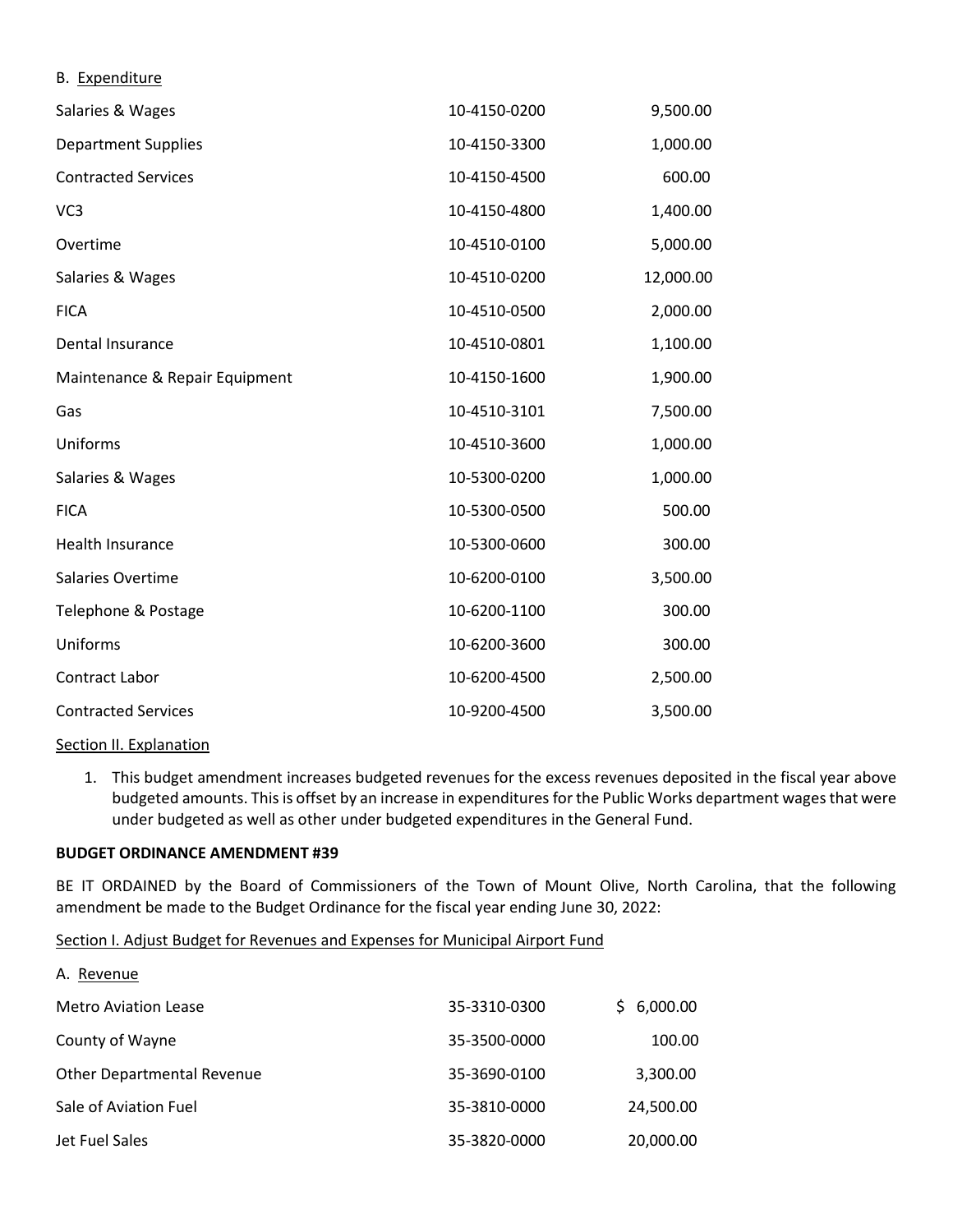|--|

| <b>Utilities</b>   | 35-7200-1300 | \$3,900.00 |
|--------------------|--------------|------------|
| Jet Fuel Purchases | 35-7200-7700 | 40,000.00  |
| AV Gas Cost        | 35-7200-7900 | 10,000.00  |

#### Section II. Explanation

1. Increase under budgeted revenues for the Municipal Airport Fund. Also, increase costs for utilities, Jet Fuel and AV gas costs for the fiscal year.

#### **BUDGET ORDINANCE AMENDMENT #40**

BE IT ORDAINED by the Board of Commissioners of the Town of Mount Olive, North Carolina, that the following amendment be made to the Budget Ordinance for the fiscal year ending June 30, 2022:

Section I. Amend Budget for Reserve and Purchase of New Pump at NE Church Rd

| A. Revenue                      |              |                |
|---------------------------------|--------------|----------------|
| <b>Interest Earned</b>          | 30-3290-0000 | \$<br>700.00   |
| <b>Water Taps</b>               | 30-3730-0100 | 3,400.00       |
| B. Expenditure                  |              |                |
| <b>Transfer to General Fund</b> | 30-6600-8300 | (\$127,900.00) |
| Telephone & Postage             | 30-8110-1100 | 800.00         |
| <b>Overtime Salaries</b>        | 30-8210-0100 | 9,000.00       |
| Capital Outlay - Equipment      | 30-8210-7600 | 24,300.00      |
| Capital Reserve                 | 30-8250-0600 | 97,900.00      |

#### Section II. Explanation

1. The Sewer Collections department replaced a 4" pump at the Northeast Church Rd lift station #2. This expenditure was not in the original budget. This amendment budgets the expenditure and also moves the budgeted item Transfer to General Fund to the Capital Reserve budgeted account for the Water and Sewer Fund. Also budgeted are additional revenues that were under budgeted for the year along with expenditures under budgeted in the Water and Sewer Fund.

#### **BUDGET ORDINANCE AMENDMENT #41**

BE IT ORDAINED by the Board of Commissioners of the Town of Mount Olive, North Carolina, that the following amendment be made to the Budget Ordinance for the fiscal year ending June 30, 2022:

#### Section I. Budget for AWOS Site Preparation Grant 36237.52.15.1

| A. Revenue                |              |               |
|---------------------------|--------------|---------------|
| <b>State Grant</b>        | 36-3470-0000 | \$219,100.00  |
| Grant Funds 36237.52.15.1 | 36-3470-0001 | \$156,200.00  |
| B. Expenditure            |              |               |
| Administrative            | 36-4300-0100 | (5 23,000.00) |
| Land Acquisition          | 36-4300-0300 | 14,700.00     |
| Engineering               | 36-4300-0400 | 7,700.00      |